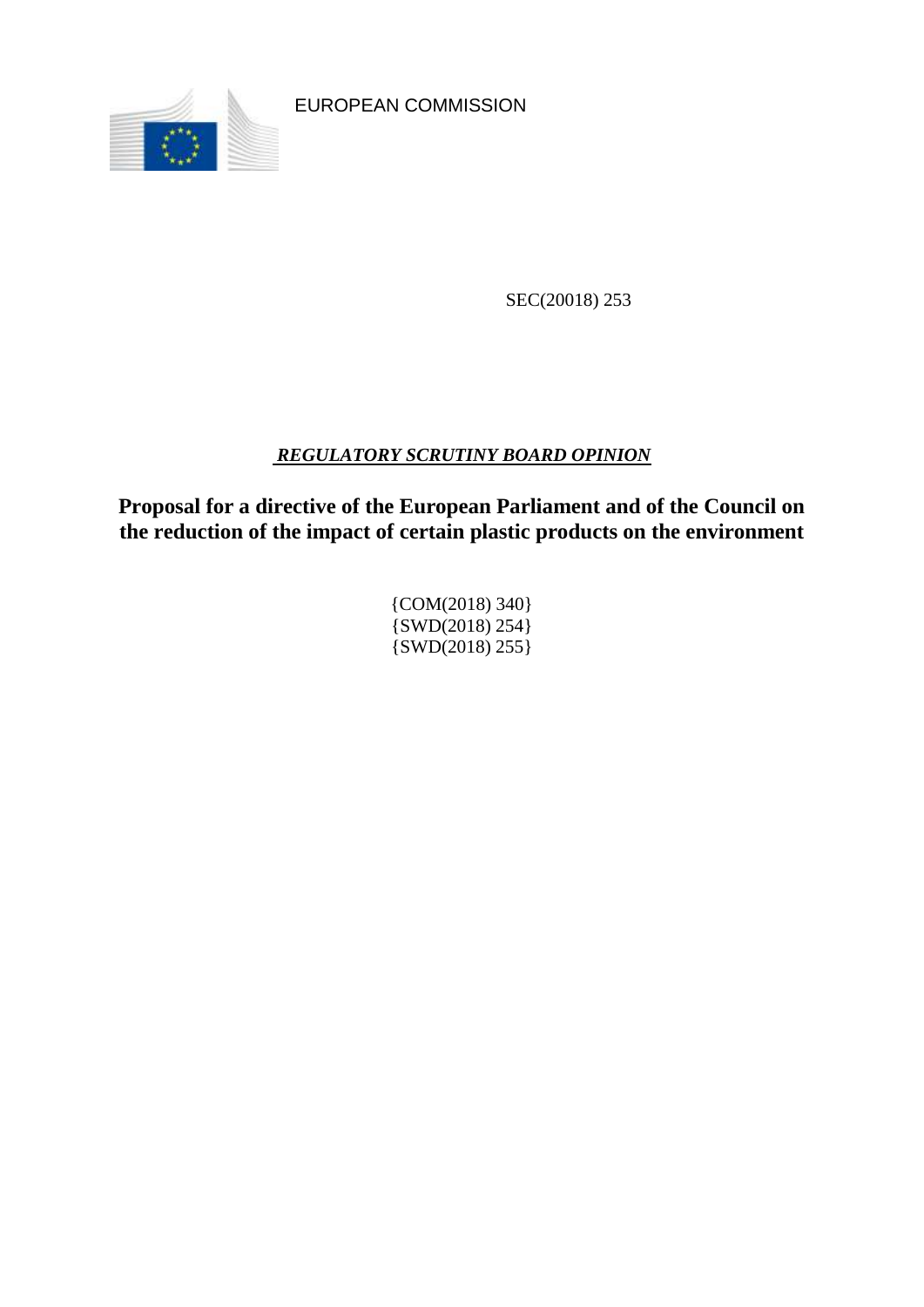

Regulatory Scrutiny Board



Brussels,

Ares(2018)

# **Opinion**

# **Title: Impact Assessment / Reducing marine litter**

(Version of 6 April 2018)

# **Overall 2 nd opinion: POSITIVE WITH RESERVATIONS**

## **(A) Context**

Marine litter causes economic, social and environmental harm. Approximately 65% of beach litter consists of fishing gear and ten single use plastic items. Some argue that existing legislation on recycling, waste management, wastewater treatment and port reception facilities are not enough to address the problems posed by the items.

Motivated by the success of the Plastic Bags Directive, this initiative proposes targeted interventions for each of the top ten single use plastic items. Existing and planned legislation addressed negative incentives for fishermen to properly discard end-of-life fishing gear ashore. This initiative proposes adding positive incentives.

The Marine Strategy Framework Directive requires Member States to implement "Programmes of Measures" for reaching "Good Environmental Status" by 2020. The Waste Framework Directive obliges Member States to adopt waste management plans and waste prevention programmes. Additional legislation such as the Urban Waste Water Treatment Directive, the Waste Framework Directive, the Fisheries Control System and the Port Reception Facility Directive are also being evaluated or revised. This initiative would need to complement existing and planned measures while avoiding duplication.

#### **(B) Main considerations**

 $\overline{a}$ 

**The Board acknowledges that the revised impact assessment shows more clearly the limited scope of this initiative: it addresses macro-plastics only, representing a small fraction of the mass of marine litter.**

**However, the report still contains serious shortcomings that need to be addressed. As a result, the Board expresses strong reservations and gives a positive opinion only on the understanding that the report shall be adjusted in order to integrate the Board's recommendations on the following key aspects:**

**(1) The revised report still fails to make a compelling case for additional measures on fishing gear, beyond the recent revisions of legislations.**

Note that this opinion concerns a draft impact assessment report which may differ from the one adopted.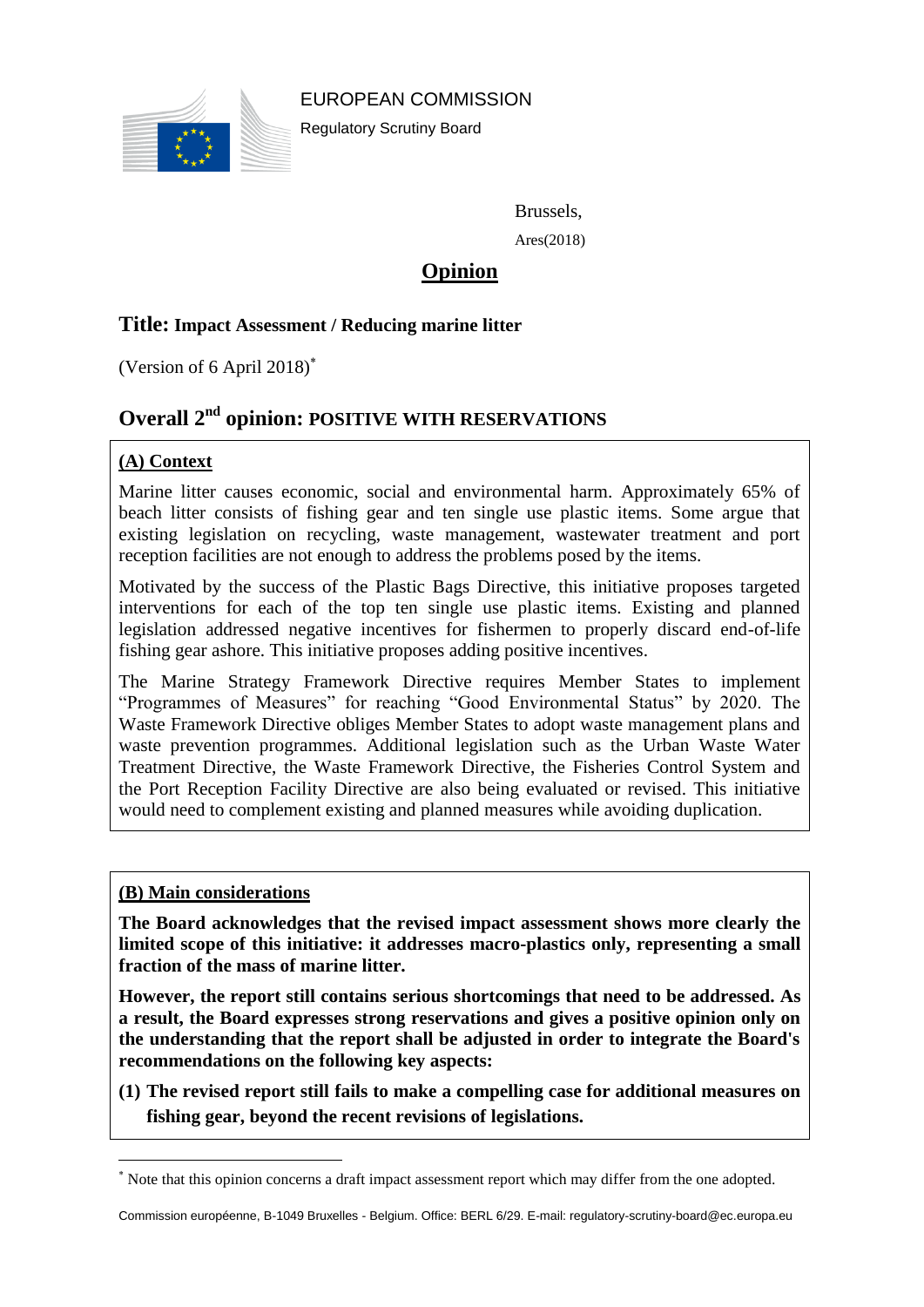- **(2) Although the report makes it clearer that the 10 most frequently found single-use plastics are harmful as a group, this is not shown for each individual item, especially for those that are least frequently found.**
- **(3) The report does not analyse why it is better to introduce new legislation for singleuse plastics. It does not explain why improving implementation of existing legislation, in particular on waste management is not the way forward.**

# **(C) Further considerations and adjustment requirements**

(1) The revised report still does not substantiate where and why the existing legislation falls short of addressing the identified problem drivers, especially for legislation that is not implemented yet or is currently being reviewed.

For fishing gear, it remains problematic that this initiative intends to add new layers of legislation, while parts of the existing or proposed legislation appear to have already addressed the issue. The revised report states that the main shortcoming of the existing legislation is the insufficient incentives for fishermen to bring back their gear to shore. However, the legislation in the pipeline not only makes it illegal to dump garbage into the ocean, it requires the mandatory marking of fishing gear, its retrieval in the event of loss, the notification of the loss in case retrieval is not possible, and the inclusion of this information in the electronic reporting obligations. Furthermore, the proposal for the revision of the Port Reception Facilities Directive introduces clear incentives for delivery of waste. It foresees the removal of financial disincentives to return waste to the port and has increased reporting and inspection obligations for fishing vessels. This proposal also foresees that a reduced waste fee would be applied for ships that can demonstrate sustainable and environmentally sound waste management on board. Finally, the European Maritime and Fisheries Fund can also provide financial support for the recovery of lost gear and for the waste handling on ships. In the current state, the report does not make the case for actions on fishing gears and proposes initiatives which are unnecessary and burdensome.

For single-use plastics, the analysis of the current policy framework (section 2.4) should clarify to what extent plastics end up in the oceans as a result of a lack of ambition of current legislation or because of weak implementation. It should also demonstrate that introducing measures to reduce the occurrence of each of the 10 most found single-use plastics is more effective and/or efficient than strengthening the existing legislation or its implementation.

(2) The case for taking action at EU-level on marine litter has been reinforced in the revised report. However, some of the arguments could be further strengthened. Besides cross-border protection of the environment, the revised report cites market fragmentation as the legitimation to introduce Europe-wide measures. However, it does not prove that fragmentation indeed poses a problem either for the market or for addressing marine litter.

(3) The report discusses the harmful effects of the 10 most frequently found single-use plastics as a group, while it foresees measures for each of the items individually. It should therefore show that each of these items is sufficiently harmful to warrant the proposed measures. This is particularly relevant for those items that are found less frequently, as they represent only a small proportion of the macro plastics in the seas.

(4) A number of options address recycling of macro plastics, which does not directly tackle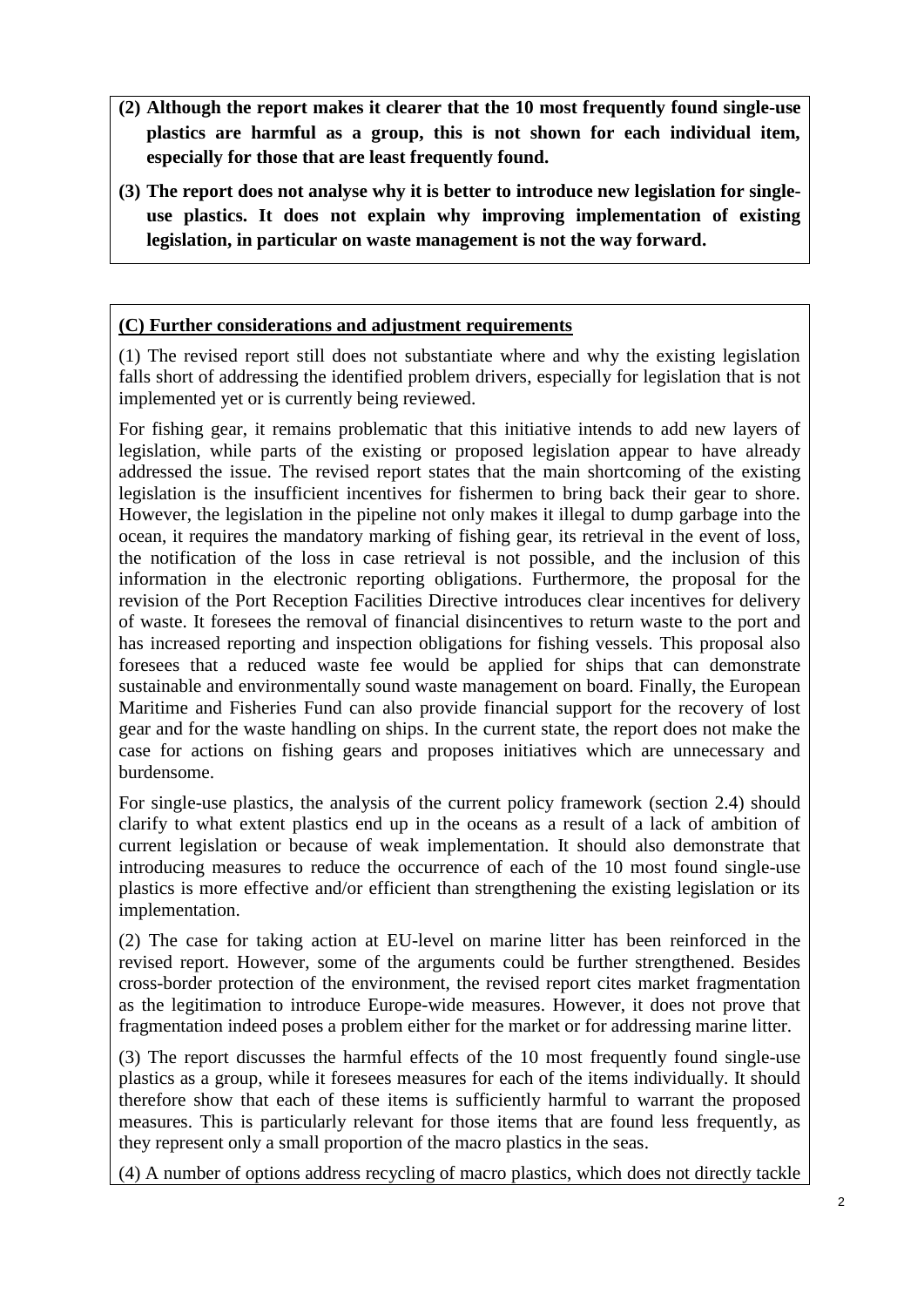the main problem of plastics in the seas. While recycling improves the use of natural resources, it does not in itself reduce littering or increase the percentage of waste returned to ports. The report should re-assess the appropriateness of including such options.

(5) The revised report has clarified the use of statistics on plastics in the seas. However, there remain inconsistencies in the data that are not highlighted in the presentation. In particular, different parts of the report state that single-use plastics represent half of all items (plastics and non-plastics) on the beach, but also that they represent half of the count of plastic items, which cannot both be correct. More generally, the report should avoid imprecise and/or unfounded assumptions and statements. Additionally, the report should explicitly mention the large uncertainties of the modelling and its assumptions regarding the effectiveness of the proposed measures.

The Board takes note of the quantification of the various costs and benefits associated to the preferred option of this initiative, as assessed in the report considered by the Board and summarised in the attached quantification tables.

### **(D) RSB scrutiny process**

**The lead DG shall ensure that the report is adjusted in accordance with the recommendations of the Board prior to launching the interservice consultation.**

**The attached quantification tables may need to be adjusted to reflect any changes in the choice or the design of the preferred option(s) in the final version of the report.**

| Full title          | Reducing marine litter: action on single use plastics and fishing<br>gear |
|---------------------|---------------------------------------------------------------------------|
| Reference number    | PLAN/2017/2170                                                            |
| Date of RSB meeting | <b>Written Procedure</b>                                                  |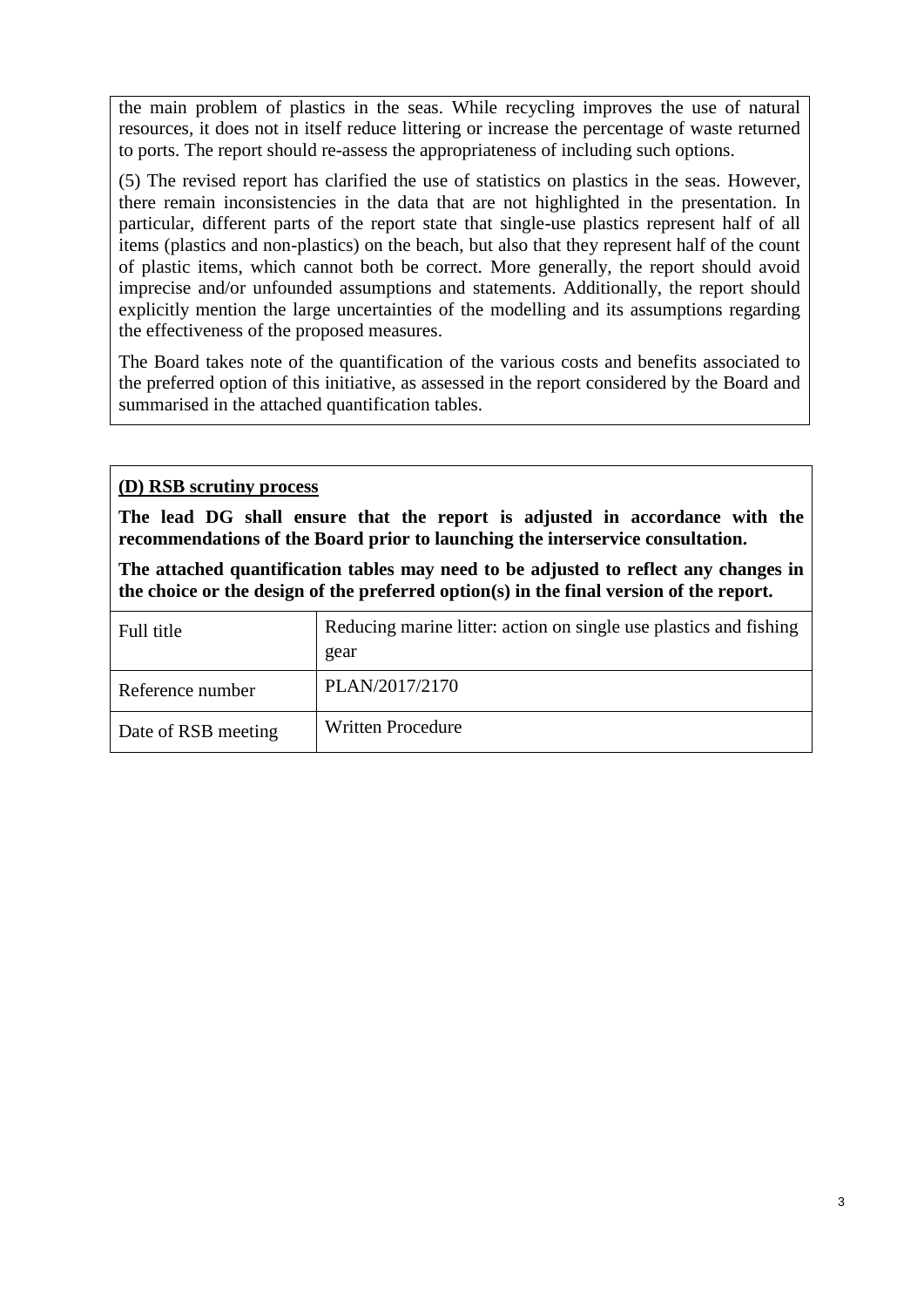### **ANNEX: Quantification tables extracted from the draft impact assessment report submitted to the Board on 6 April 2018**

*(N.B. The following tables present information on the costs and benefits of the initiative in question. These tables have been extracted from the draft impact assessment report submitted to the Regulatory Scrutiny Board on which the Board has given the opinion presented above. It is possible, therefore, that the content of the tables presented below are different from those in the final version of the impact assessment report published by the Commission as the draft report may have been revised in line with the Board's recommendations.)*

| I. Overview of Benefits (total for all provisions) - Preferred Option |                                                 |                                                                                                                                                                                                    |  |  |  |  |  |
|-----------------------------------------------------------------------|-------------------------------------------------|----------------------------------------------------------------------------------------------------------------------------------------------------------------------------------------------------|--|--|--|--|--|
| <b>Description</b>                                                    | <b>Amount</b>                                   | <b>Comments</b>                                                                                                                                                                                    |  |  |  |  |  |
| <b>Direct benefits</b>                                                |                                                 |                                                                                                                                                                                                    |  |  |  |  |  |
| Reduction in marine<br>litter (tonnes) from SUP                       | 4,850 tonnes per annum                          |                                                                                                                                                                                                    |  |  |  |  |  |
| Reduction in marine<br>litter (tonnes) from<br><b>ALDFG</b>           | 5,383 tonnes per annum                          | Over and above reductions due to<br>planned initiatives for Port<br>Reception Facilities, Fisheries<br><b>Control Regulation and European</b><br>Maritime and Fisheries Fund                       |  |  |  |  |  |
| Reduction in marine<br>litter (by count) from<br><b>SUP</b>           | Around 50% of total SUP (56%)<br>of Top 10 SUP) |                                                                                                                                                                                                    |  |  |  |  |  |
| Reduction in GHG                                                      | 2.63 million tonnes                             |                                                                                                                                                                                                    |  |  |  |  |  |
| Benefit of cleaner seas<br>to fisheries, ports and<br>tourism         | €10 million - 30 million per<br>annum           | For removal of 10,000 tonnes per<br>annum<br>Estimates vary within this range                                                                                                                      |  |  |  |  |  |
| Reduction in external<br>costs                                        | 11.1 billion Euros                              | Not financial benefits, but<br>estimated monetary equivalent<br>associated with a range of<br>environmental impacts but in<br>particular disamenity associated<br>with litter on land and in water |  |  |  |  |  |
| Savings for consumers                                                 | 6.5 billion Euros                               | Net saving as reduced<br>expenditure on single-use items<br>and switch to multi-use. Estimate<br>includes washing costs for<br>consumers. Does not include any<br>additional inconvenience.        |  |  |  |  |  |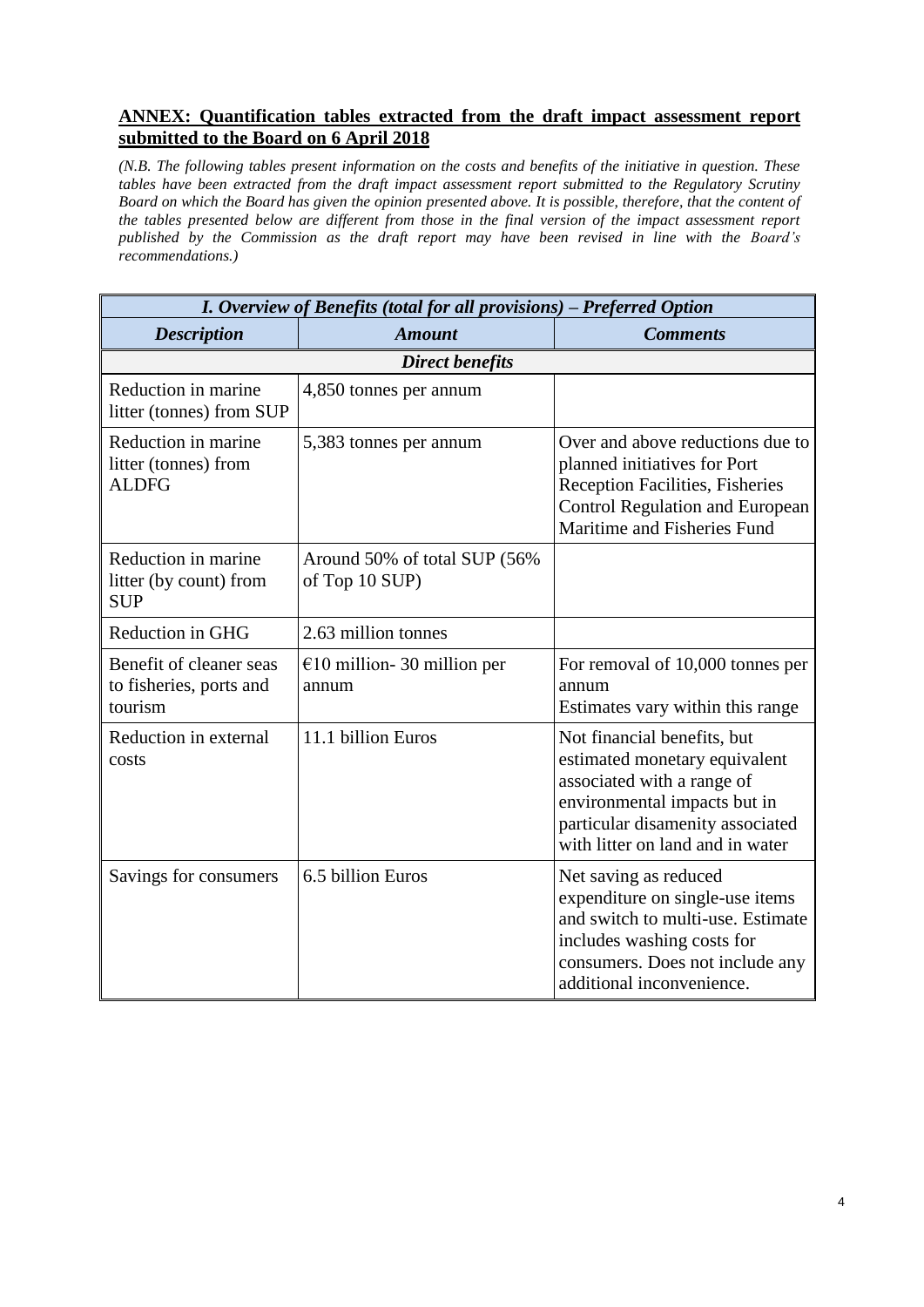*(1) Estimates are relative to the baseline for the preferred option as a whole and provided for SUP and fishing gear separately;* 

| <b>II.</b> Overview of costs - Preferred option  |         |                    |                                     |                                                                                                                                         |         |                                             |  |
|--------------------------------------------------|---------|--------------------|-------------------------------------|-----------------------------------------------------------------------------------------------------------------------------------------|---------|---------------------------------------------|--|
|                                                  |         | Citizens/Consumers |                                     | <b>Businesses</b>                                                                                                                       |         | Administrations                             |  |
|                                                  | One-off | Recurrent          | One-off                             | Recurrent                                                                                                                               | One-off | Recurrent                                   |  |
| <b>Cigarettes</b>                                |         |                    |                                     | €102 m pa - Information<br>costs                                                                                                        |         | $€4m$ pa – waste<br>management              |  |
| <b>Bottles</b>                                   |         |                    |                                     | €102 m pa - Information<br>cost                                                                                                         |         | $\epsilon$ 535m pa – waste<br>management    |  |
| <b>Cotton buds</b>                               |         |                    |                                     |                                                                                                                                         |         | €0.4m pa – waste<br>management              |  |
| <b>Crisp</b><br>packets and<br>sweet<br>wrappers |         |                    |                                     | €102 m pa - Information<br>costs                                                                                                        |         | $\epsilon$ 30m pa – waste<br>management     |  |
| Wet wipes                                        |         |                    |                                     | €58 m pa - Information<br>costs€36m pa -<br>compliance costs                                                                            |         | $E25m$ pa – waste<br>management             |  |
| <b>Sanitary</b><br>towels                        |         |                    |                                     |                                                                                                                                         |         | $E25m$ pa – waste<br>management             |  |
| <b>Cutlery</b>                                   |         |                    |                                     | $E174m$ pa – commercial<br>washing and refill<br>schemes                                                                                |         | €8m pa reduction<br>- waste<br>management   |  |
| <b>Straws</b>                                    |         |                    |                                     |                                                                                                                                         |         | $€8m$ pa reduction<br>- waste<br>management |  |
| <b>Stirrers</b>                                  |         |                    |                                     | €294m pa – commercial<br>washing and refill<br>schemes                                                                                  |         | €2.1m pa<br>reduction - waste<br>management |  |
| <b>Drinks</b> cups<br>and lids                   |         |                    |                                     | $E150m$ pa – commercial<br>washing and refill<br>schemes<br>€102 m pa - Information<br>costs<br>$\epsilon$ 16m pa – compliance<br>costs |         | €24m pa<br>reduction - waste<br>management  |  |
| Food<br>containers                               |         |                    |                                     | $\epsilon$ 697m pa – commercial<br>washing and refill<br>schemes<br>€102 m pa - Information<br>costs<br>$E18m$ pa – compliance<br>costs |         | €26m pa- waste<br>management                |  |
| <b>Fishing</b><br>Gear                           |         |                    | $\epsilon$ 18m<br>$set-up$<br>costs | $€10m$ collection,<br>transport. processing<br>$€4m$ administration                                                                     |         |                                             |  |

(1) *Estimates are compared to the baseline*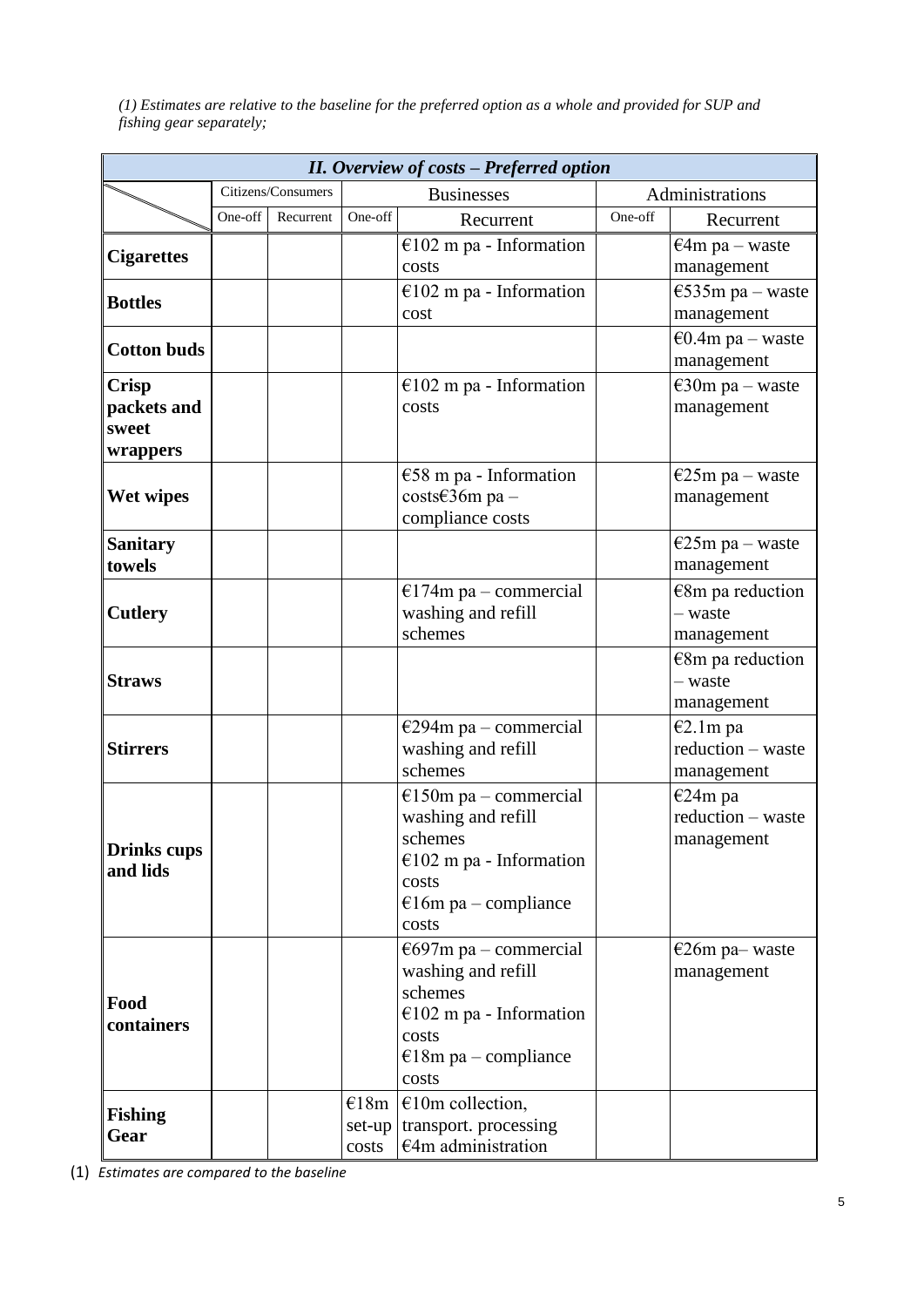

EUROPEAN COMMISSION Regulatory Scrutiny Board

> Brussels, Ares(2018)

# **Opinion**

### **Title: Impact Assessment / Reducing marine litter**

(version of 5 March 2018)

# **Overall opinion: NEGATIVE**

#### **(A) Context**

Marine litter causes economic, social and environmental harm. Approximately 65% of beach litter consists of fishing gear and ten single use plastic items. Some argue that existing legislation on recycling, waste management, wastewater treatment and port reception facilities are not enough to address the problems posed by the items.

Motivated by the success of the Plastic Bags Directive, this initiative proposes targeted interventions for each of the top ten single use plastic items. Existing and planned legislation addressed negative incentives for fishermen to properly discard end-of-life fishing gear ashore. This initiative proposes adding positive incentives.

The Marine Strategy Framework Directive requires Member States to implement "Programmes of Measures" for reaching "Good Environmental Status" by 2020. The Waste Framework Directive obliges Member States to adopt waste management plans and waste prevention programmes. Additional legislation such as the Urban Waste Water Treatment Directive, the Waste Framework Directive, the Fisheries Control System and the Port Reception Facility Directive are also being evaluated or revised. This initiative would need to complement existing and planned measures while avoiding duplication.

#### **(B) Main considerations**

1

**The Board acknowledges the substantial efforts to collect data and analytical material under time pressure.** 

**However, the Board gives a negative opinion, because the report contains important shortcomings that need to be addressed particularly with respect to the following key aspects:**

**(1) The report does not state clearly whether focussing on 10 single use plastic items and fishing gear is meant to reduce significantly marine litter or to address its** 

Commission européenne, B-1049 Bruxelles - Belgium. Office: BERL 6/29. E-mail: regulatory-scrutiny-board@ec.europa.eu

Note that this opinion concerns a draft impact assessment report which may differ from the one adopted.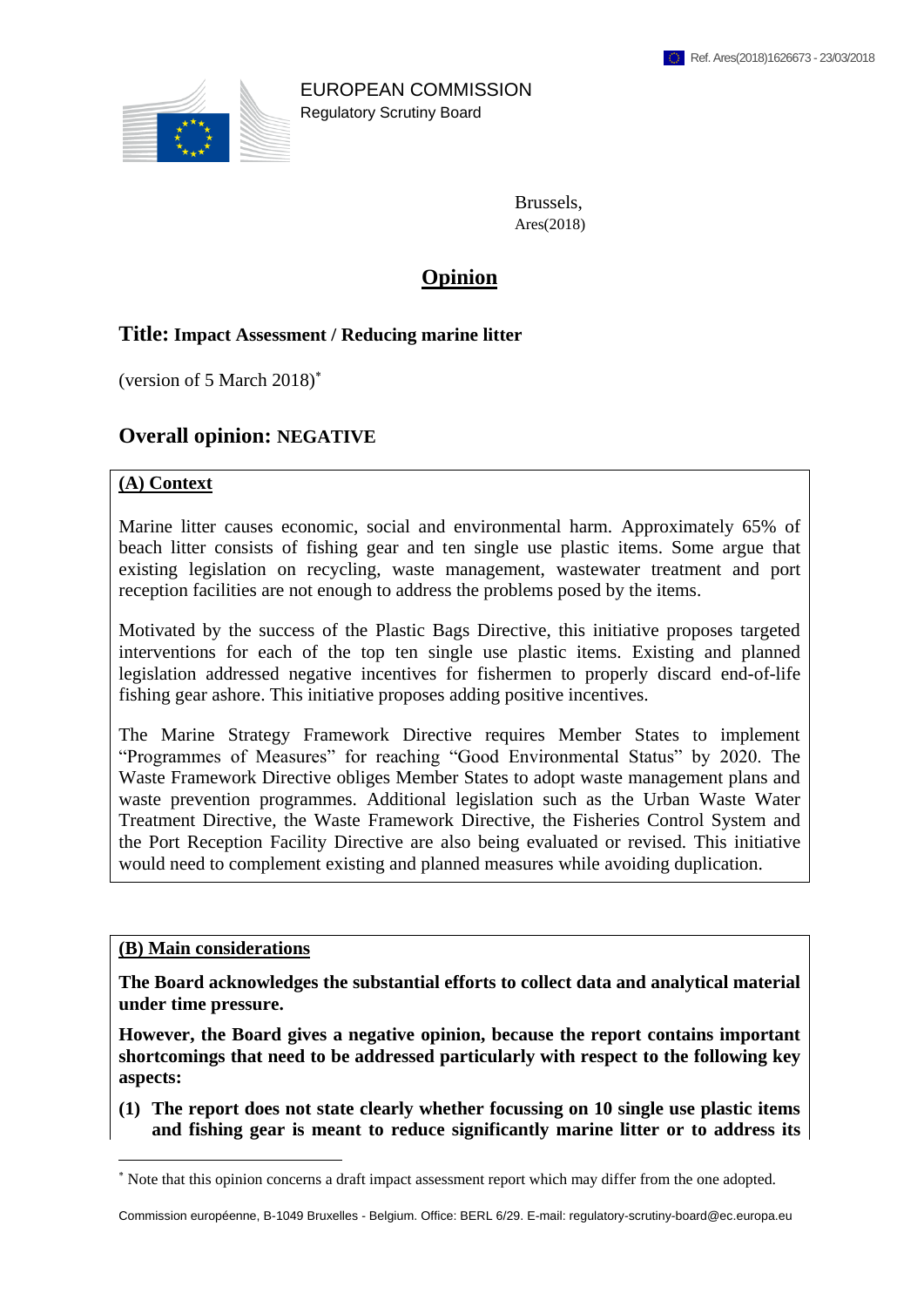**most hazardous part. It does not demonstrate how newly emerging problematic plastic items would be addressed.** 

- **(2) The report does not analyse shortcomings of existing environmental, fisheries and maritime legislation in preventing the named items from ending up in the sea.**
- **(3) The report does not argue convincingly that this is a cross-border problem that is best addressed at EU-level. It also does not consider the role and impact of existing legislation, especially for fishing gear.**
- **(4) The construction, the description and the comparison of the options does not make clear that the final package combines the most cost-effective solutions for the different products.**
- **(5) The report misses the views of the stakeholders throughout the document.**

## **(C) Further considerations and adjustment requirements**

(1) The problem description should explain what problem the initiative wants to tackle: the mass of marine litter in the ocean, or the number of plastic items on the beach or in the ocean. Given its limited impact on the mass of marine litter, the report should clarify that the approach is meant to tackle the most hazardous marine litter, including a discussion of the harm done. Additionally, the report needs to convincingly demonstrate and motivate why the scope of the initiative has to be limited to the top 10 single use plastic items and lost or abandoned fishing gear. The report should demonstrate the relevance of the list of 10 items and that it is future proof, in particular in comparison to national and international initiatives. The report should check the consistency and qualify the robustness of the various figures on marine litter and plastic marine litter in the main report and the annexes. The analysis of impacts and comparison of options should reflect the revised problem analysis.

(2) The report should provide an in-depth analysis of why existing legislation does not succeed to prevent the identified items from becoming marine litter. The question remains whether lacking enforcement of existing legislation is not a main problem driver. In this case, the initiative should consider measures to improve implementation instead of introducing an additional layer of legislation.

(3) The report should argue more convincingly why a legislative initiative at EU-level is the best way to address the problem of marine litter. The facts that the Commission has an abundance of data and that Member States have decided (not) to take different measures resulting in a patchwork approach are insufficient evidence that EU-level legislation is justified.

(4) The report should explain in a clear manner how the proposed actions address the problem drivers and complement existing legislation. Additionally, it does not sufficiently explain the logic behind the grouping of measures for each plastic item into the different option packages. This makes it difficult to understand the effectiveness of the individual measures and packages, so that the choice for the preferred options is not sufficiently substantiated. The options for fishing gear need to be complemented and developed from types of measures into well-defined interventions. The report also needs to discuss how this initiative would tackle marine litter in the long-term.

(5) The report should describe the numerical models and assumptions used for the analysis.

(6) The analysis should present stakeholder views systematically in its different sections, in